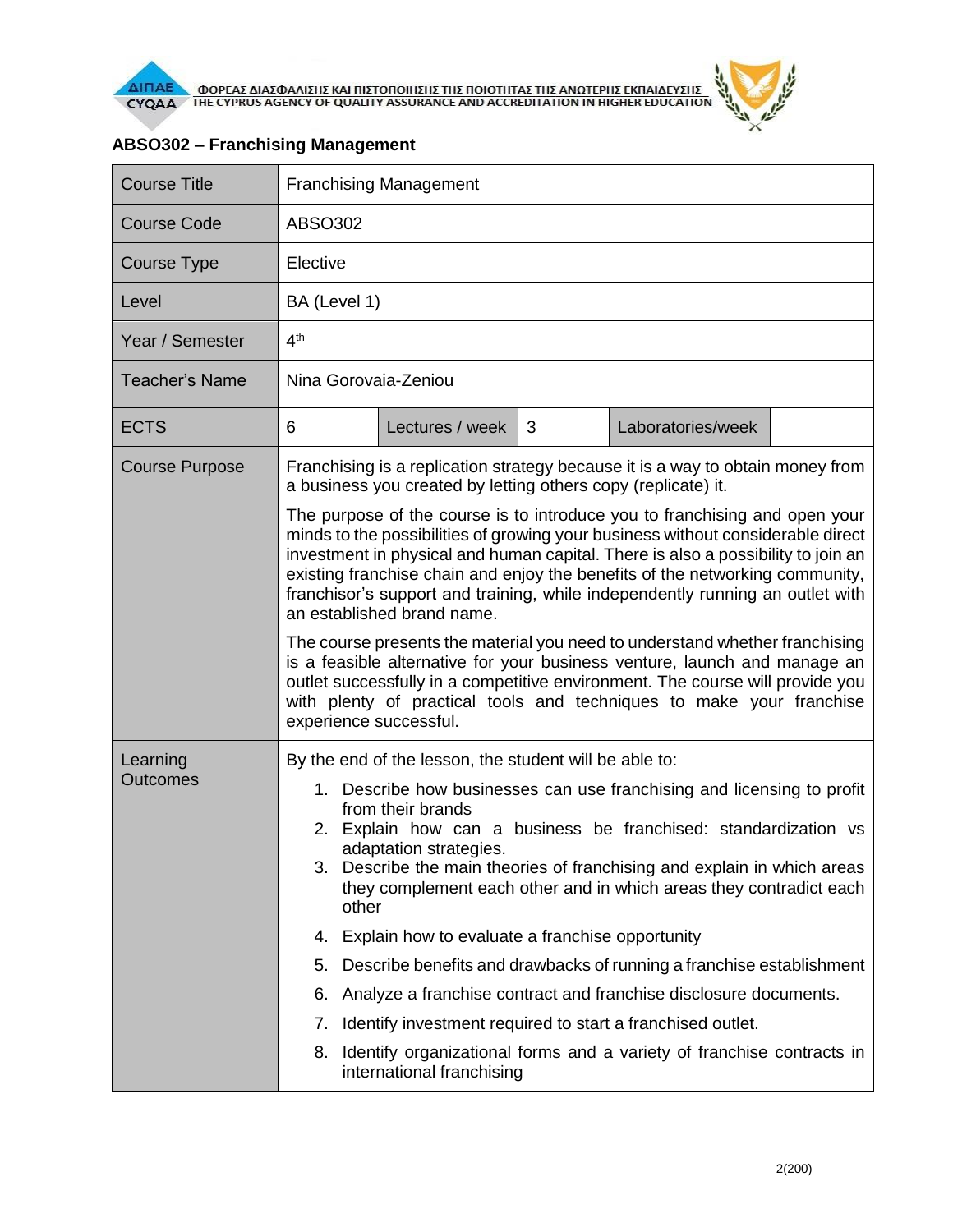

|                         | 9. Understand the challenges of a franchisor-franchise relationship, trust<br>and compliance issues.                                                                                                                                                                                                                                                                                                                                                                                                                                                                                                                                                                                                                                                                                                                                                                                                                                                                                                              |               |       |  |  |
|-------------------------|-------------------------------------------------------------------------------------------------------------------------------------------------------------------------------------------------------------------------------------------------------------------------------------------------------------------------------------------------------------------------------------------------------------------------------------------------------------------------------------------------------------------------------------------------------------------------------------------------------------------------------------------------------------------------------------------------------------------------------------------------------------------------------------------------------------------------------------------------------------------------------------------------------------------------------------------------------------------------------------------------------------------|---------------|-------|--|--|
|                         | 10. Explain why efficient knowledge transfer is a key to successful<br>performance of a franchise company.<br>11. Understand the internationalization strategies of franchising and risks<br>associated with emerging markets.<br>12. Identify e-commerce opportunities and challenges for franchise chains                                                                                                                                                                                                                                                                                                                                                                                                                                                                                                                                                                                                                                                                                                       |               |       |  |  |
|                         |                                                                                                                                                                                                                                                                                                                                                                                                                                                                                                                                                                                                                                                                                                                                                                                                                                                                                                                                                                                                                   |               |       |  |  |
|                         |                                                                                                                                                                                                                                                                                                                                                                                                                                                                                                                                                                                                                                                                                                                                                                                                                                                                                                                                                                                                                   |               |       |  |  |
|                         | 13. Explain what is social franchising                                                                                                                                                                                                                                                                                                                                                                                                                                                                                                                                                                                                                                                                                                                                                                                                                                                                                                                                                                            |               |       |  |  |
| Prerequisites           | None.                                                                                                                                                                                                                                                                                                                                                                                                                                                                                                                                                                                                                                                                                                                                                                                                                                                                                                                                                                                                             | Co-requisites | None. |  |  |
| <b>Course Content</b>   | • Franchising as an entrepreneurial strategy<br>• Theoretical background of franchising:<br>Agency theory<br>$\circ$<br>Transaction costs economics<br>$\circ$<br>Resource-based theory<br>$\circ$<br>Property rights theory<br>$\circ$<br>Real options theory<br>$\circ$<br>Signaling<br>$\circ$<br>• Knowledge transfer in franchise systems<br>• Franchise contracts: the main variables of the franchise contracts and<br>franchise disclosure documents.<br>• Governance of franchise systems: ownership and decision rights<br>• Management of franchisor-franchisee relationship<br>Selection of franchisees<br>$\circ$<br>The role of trust in a franchise relationship<br>$\circ$<br>Management of conflict in a franchise relationship<br>$\circ$<br>• Strategies for implementation and launch of a franchise business<br>• Legal aspects of franchising: franchise regulation and franchise contracts<br>• Performance of franchise systems<br>• Internationalization strategies and emerging markets |               |       |  |  |
|                         | • Social franchising                                                                                                                                                                                                                                                                                                                                                                                                                                                                                                                                                                                                                                                                                                                                                                                                                                                                                                                                                                                              |               |       |  |  |
| Teaching<br>Methodology | The course material is delivered to the students by means of lectures,<br>conducted with the help of power point presentations and short videos.<br>Case studies of international and local franchise companies are analysed<br>and discussed in class.<br>Power point presentations used in class, lecture notes, some of the case                                                                                                                                                                                                                                                                                                                                                                                                                                                                                                                                                                                                                                                                               |               |       |  |  |
|                         | studies are available to the students on the e-learning platform.                                                                                                                                                                                                                                                                                                                                                                                                                                                                                                                                                                                                                                                                                                                                                                                                                                                                                                                                                 |               |       |  |  |
| Bibliography            | Textbooks:<br>Handbook of Research on Franchising (2017), Eds. Hoy, F., Perrigot, R.,<br>Terry, A. Edward Elgar.                                                                                                                                                                                                                                                                                                                                                                                                                                                                                                                                                                                                                                                                                                                                                                                                                                                                                                  |               |       |  |  |

 $\theta$